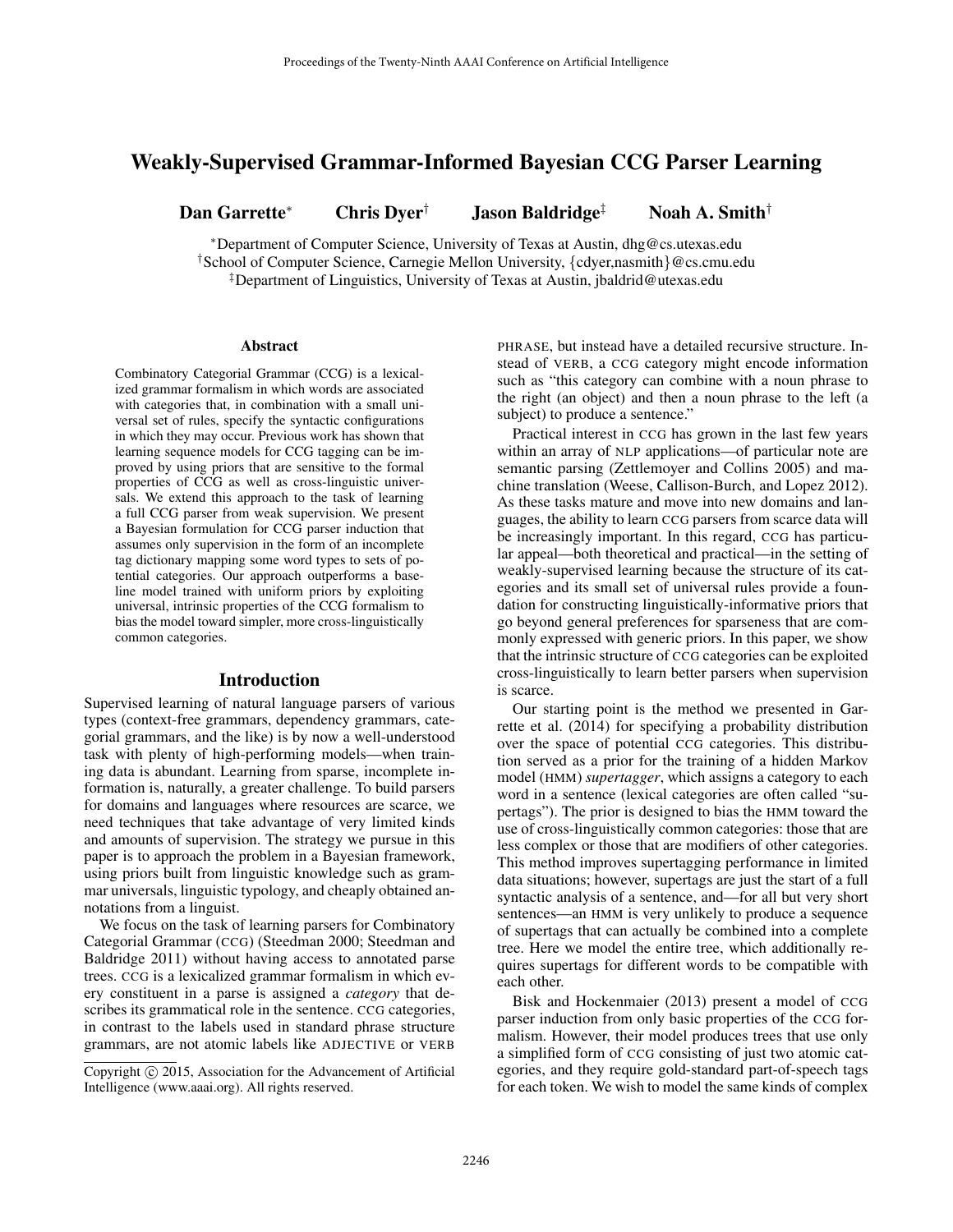categories encoded in resources like CCGBank or which are used in hand-crafted grammars such as those used with OpenCCG (Baldridge et al. 2007), and to do so by starting with words rather than gold tags.

Our inputs are unannotated sentences and an incomplete tag dictionary mapping some words to their potential categories, and we model CCG trees with a probabilistic contextfree grammar (PCFG). The parameters of the PCFG are estimated using a blocked sampling algorithm based on the Markov chain Monte Carlo approach of Johnson, Griffiths, and Goldwater (2007). This allows us to efficiently sample parse trees for sentences in an unlabeled training corpus according to their posterior probabilities as informed by the linguistically-informed priors. This approach yields improvements over a baseline uniform-prior PCFG. Further, as a demonstration of the universality of our approach in capturing valuable grammatical biases, we evaluate on three diverse languages: English, Italian, and Chinese.

### Combinatory Categorial Grammar

In the CCG formalism, every constituent, including those at the lexical level, is associated with a structured CCG *category* that provides information about that constituent's relationships in the overall grammar of the sentence. Categories are defined by a simple recursive structure, where a category is either *atomic*, which may potentially have *features* that restrict the categories with which they can unify, or a function from one category to another, as indicated by one of two slash operators:

$$
C \rightarrow \{\mathbf{s}, \mathbf{s}_{\text{dcl}}, \mathbf{s}_{\text{adj}}, \mathbf{s}_{\text{b}}, \mathbf{n}, \mathbf{n}\mathbf{p}, \mathbf{n}\mathbf{p}_{\text{nb}}, \mathbf{p}\mathbf{p}, \ldots\}
$$
  

$$
C \rightarrow \{ (C/C), (C \setminus C) \}
$$

Categories of adjacent constituents can be combined using one of a set of combination rules to form categories of higher-level constituents, as seen in Figure 1. The direction of the slash operator gives the behavior of the function. A category  $(s \np) / pp$  might describe an intransitive verb with a prepositional phrase complement; it combines on the right  $\left(\frac{1}{2}\right)$  with a constituent with category pp, and then on the left  $(\rangle)$  with a noun phrase (np) that serves as its subject.

We follow Lewis and Steedman (2014) in allowing only a small set of generic, linguistically-plausible grammar rules. More details can be found there; in addition to the standard binary combination rules, we use their set of 13 unary category-rewriting rules, as well as rules for combining with punctuation to the left and right. We further allow for a *merge* rule " $X \times X \rightarrow X$ " since this is seen frequently in the corpora (Clark and Curran 2007).

Because of their structured nature, CCG categories (unlike the part-of-speech tags and non-terminals of a standard PCFG) contain intrinsic information that gives evidence of their frequencies. First, simple categories are *a priori* more likely than complex categories. For example, the transitive verb "buy" appears with supertag  $(s_b \np)$ /np 342 times in CCGbank, but just once with  $(((s_b\np)/pp)/pp)/np$ . Second, modifier categories, those of the form  $X/X$  or  $X\backslash X$ , are more likely than non-modifiers of similar complexity. For example, a category containing six atoms may, in general, be very unlikely, but a six-atom category that is merely



Figure 1: CCG parse for "The man walks to work."

a modifier of a three-atom category (like an adverb modifying a transitive verb) would be fairly common.

Baldridge (2008) used this information to bias supertagger learning via an ad hoc initialization of Expectation-Maximization for an HMM. Garrette et al. (2014) built upon these concepts to introduce a probabilistic grammar over CCG categories that provides a well-founded notion of category complexity. The ideas are described in detail in previous work, but we restate some of them here briefly. The category grammar captures important aspects of what makes a category complex: smaller categories are more likely (defined by  $p_{term} > \frac{1}{2}$ , the probability of generating a terminal, atomic, category), some atomic categories are more likely than others (p*atom*), modifier categories are more likely than non-modifiers (p*mod*), and slash operators may occur with different likelihoods (p*fwd*). This category grammar defines the probability distribution  $P<sub>G</sub>$  via the following recursive definition (let  $\bar{p}$  denote  $1 - p$ ):

$$
C \rightarrow a
$$
  
\n
$$
C \rightarrow A/A
$$
  
\n
$$
C \rightarrow A/B, A \neq B
$$
  
\n
$$
C \rightarrow A/B, A \neq B
$$
  
\n
$$
C \rightarrow A \setminus A
$$
  
\n
$$
C \rightarrow A \setminus B, A \neq B
$$
  
\n
$$
C \rightarrow A \setminus B, A \neq B
$$
  
\n
$$
C \rightarrow A \setminus B, A \neq B
$$
  
\n
$$
T_{\text{term}} \cdot \overline{p}_{\text{fwd}} \cdot P_{\text{mod}} \cdot P_{\text{G}}(A)
$$
  
\n
$$
C \rightarrow A \setminus B, A \neq B
$$
  
\n
$$
\overline{p}_{\text{term}} \cdot \overline{p}_{\text{fwd}} \cdot \overline{p}_{\text{mod}} \cdot P_{\text{G}}(A) \cdot P_{\text{G}}(B)
$$

where  $A, B, C$  are recursively defined categories and  $a$  is an atomic category:  $a \in \{s, s_{\text{dcl}}, s_{\text{adj}}, s_{\text{b}}, n, np, pp, \dots\}.$ 

Supertagging accuracy was improved further by complementing the language-universal knowledge from CCG with corpus-specific information extracted automatically. Counts were estimated using a tag dictionary and unannotated data, then used to empirically set the parameters of the prior.

### Generative Model

Our CCG parsing model assumes the following generative process. First, the parameters that define our PCFG are drawn. We generate a distribution  $\sigma$  over root categories, a conditional distribution  $\theta_t$  over binary branching nonterminal productions given each category t, a conditional distribution  $\pi_t$  over unary non-terminal productions given each category **t**, and a conditional distribution  $\mu_t$  over terminal (word) productions given each category t. Each of these parameters is drawn from a Dirichlet distribution parameterized by a concentration parameter  $(\alpha_{\sigma}, \alpha_{\theta}, \alpha_{\pi}, \alpha_{\mu})$  and a prior mean distribution  $(\sigma^0, \theta^0, \pi^0, \mu_t^0)$ . By setting each  $\alpha$ close to zero, we can bias learning toward relatively peaked distributions. The prior means, explained in detail below, are used to encode both universal linguistic knowledge as well as information automatically extracted from the weak supervision.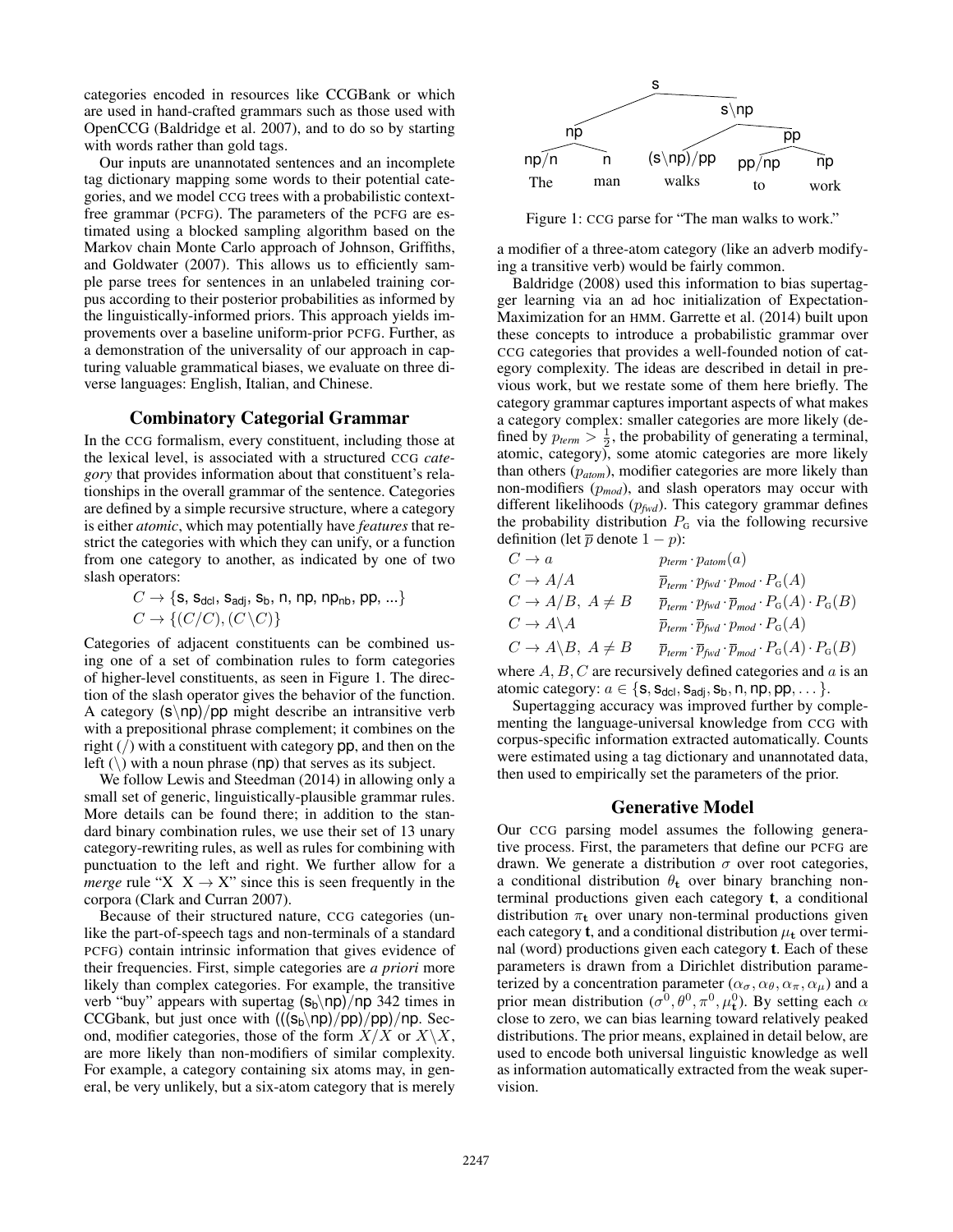Note that unlike a standard phrase-structure grammar where the sets of terminal and non-terminal labels are nonoverlapping (part-of-speech tags vs. internal nodes), a CCG category may appear at any level the tree and, thus, may yield binary, unary, or terminal word productions. Therefore, we also generate a distribution  $\lambda_t$  for every category t that defines the mixture over production types (binary, unary, terminal) yielded by t. For simplicity, these parameters are generated by draws from an unbiased Dirichlet.

Next, the process generates each sentence in the corpus. This begins by generating a root category s and then recursively generating subtrees. For each subtree rooted by a category **t**, with probability determined by  $\lambda_t$ , we generate either a binary  $(\langle \mathbf{u}, \mathbf{v} \rangle)$ , unary  $(\langle \mathbf{u} \rangle)$ , or terminal  $(w)$  production from t; for binary and unary productions, we generate child categories and recursively generate subtrees. A tree is complete when all branches end in terminal words.

Borrowing from the recursive generative function notation of Johnson, Griffiths, and Goldwater (2007), our process can be summarized as:

#### Parameters:

| $\sigma \sim \text{Dirichlet}(\alpha_{\sigma}, \sigma^0)$                  |                                      | root categories      |
|----------------------------------------------------------------------------|--------------------------------------|----------------------|
| $\theta_{\rm t} \sim \text{Dirichlet}(\alpha_{\theta}, \theta^0)$          | $\forall \mathbf{t} \in \mathcal{T}$ | binary productions   |
| $\pi_{\mathbf{t}} \sim \text{Dirichlet}(\alpha_{\pi}, \pi^0)$              | $\forall \mathbf{t} \in \mathcal{T}$ | unary productions    |
| $\mu_{\mathbf{t}} \sim \text{Dirichlet}(\alpha_{\mu}, \mu_{\mathbf{t}}^0)$ | $\forall \mathbf{t} \in \mathcal{T}$ | terminal productions |
| $\lambda_{\mathbf{t}} \sim \text{Dir}(\langle 1, 1, 1 \rangle)$            | $\forall \mathbf{t} \in \mathcal{T}$ | production mixture   |

Sentence:

 $\mathbf{s} \sim$  Categorical( $\sigma$ ) *generate*(s)

where

function *generate*(t) :  $z \sim$  Categorical( $\lambda_{t}$ ) if  $z = 1 : \langle \mathbf{u}, \mathbf{v} \rangle \mid \mathbf{t} \sim \text{Categorical}(\theta_{\mathbf{t}})$ Tree(t, *generate*(u), *generate*(v)) if  $z = 2 : \langle u \rangle | t \sim \text{Categorical}(\pi_t)$ Tree(t, *generate*(u))) **if**  $z = 3 : w \, |$  **t** ∼ Categorical( $\mu_t$ ) Leaf $(\mathbf{t}, w)$ 

# Root prior mean  $(\sigma^0)$

Since  $\sigma$  is a distribution over root categories, we can use  $P_{\rm G}$ , the probability of a category as defined above in terms of the category grammar, as its prior mean, biasing our model toward simpler root categories. Thus,  $\sigma^0(\mathbf{t}) = P_\text{o}(\mathbf{t})$ .

# Non-terminal production prior means  $(\theta^0$  and  $\pi^0)$

Our model includes two types of non-terminal productions: binary productions of the form "A  $\rightarrow$  B C", and unary productions of the form "A  $\rightarrow$  B". As with the root distribution prior, we would like our model to prefer productions that yield high-likelihood categories. To provide this bias,

we again use  $P<sub>G</sub>$ :

$$
\theta^{0}(\langle \mathbf{u}, \mathbf{v} \rangle) = P_{G}(\mathbf{u}) \cdot P_{G}(\mathbf{v})
$$

$$
\pi^{0}(\langle \mathbf{u} \rangle) = P_{G}(\mathbf{u})
$$

# Terminal production prior means  $(\mu_t^0)$

Because we model terminal productions separately, we are able to borrow directly from Garrette et al. (2014) to define the terminal production prior mean  $\mu_t^0$  in a way that exploits the dictionary and unlabeled corpus to estimate the distribution over words for each supertag. Terminal productions in our grammar are defined as "word given supertag," which is exactly the relationship of the emission distribution in an HMM supertagger. Thus, we simply use the supertagger's emission prior mean, as defined in the previous work, for our terminal productions:

$$
\mu^0_{\mathbf{t}}(w) = P_{\text{em}}(w \mid \mathbf{t})
$$

If  $C(w)$  is the number of times of word w appears in the raw corpus,  $TD(w)$  is the set of supertags associated with w in the tag dictionary, and  $TD(t)$  is the set of *known* words (words appearing in the tag dictionary) for which supertag  $t \in TD(w)$ , the count of a word/tag pair for a known word is estimated by uniformly distributing the word's  $(\delta$ -smoothed) raw counts over its tag dictionary entries:

$$
C_{known}(\mathbf{t}, w) = \begin{cases} \n\frac{C(w) + \delta}{|\text{TD}(w)|} & \text{if } \mathbf{t} \in \text{TD}(w) \\
0 & \text{otherwise}\n\end{cases}
$$

To address *unknown* words, we employ the concept of tag "openness", estimating the probability of a tag t applying to some unknown word: if a tag is known to apply to many word types, it is likely to also apply to some new word type.

$$
P(\text{unk} \mid \mathbf{t}) \propto |\text{known words } w \text{ s.t. } \mathbf{t} \in TD(w)|
$$

We can calculate  $P(t | unk)$  using Bayes' rule, which allows us to estimate word/tag counts for unknown words:

$$
P(\mathbf{t} \mid \text{unk}) \propto P(\text{unk} \mid \mathbf{t}) \cdot P_{\text{G}}(\mathbf{t})
$$

$$
C_{\text{unk}}(\mathbf{t}, w) = C(w) \cdot P(\mathbf{t} \mid \text{unk})
$$

Finally, we can calculate a probability estimate considering the relationship between t and all known and unknown words:

$$
P_{em}(w \mid \mathbf{t}) = \frac{C_{known}(\mathbf{t}, w) + C_{unk}(\mathbf{t}, w)}{\sum_{w'} C_{known}(\mathbf{t}, w') + C_{unk}(\mathbf{t}, w')}
$$

## Decoding

In order to parse with our model, we seek the highestprobability parse tree for a given sentence w:

$$
\hat{\mathbf{y}} = \operatorname{argmax}_{\mathbf{y}} P(\mathbf{y} \mid \mathbf{w}).
$$

This can be computed efficiently using the well-known probabilistic CKY algorithm.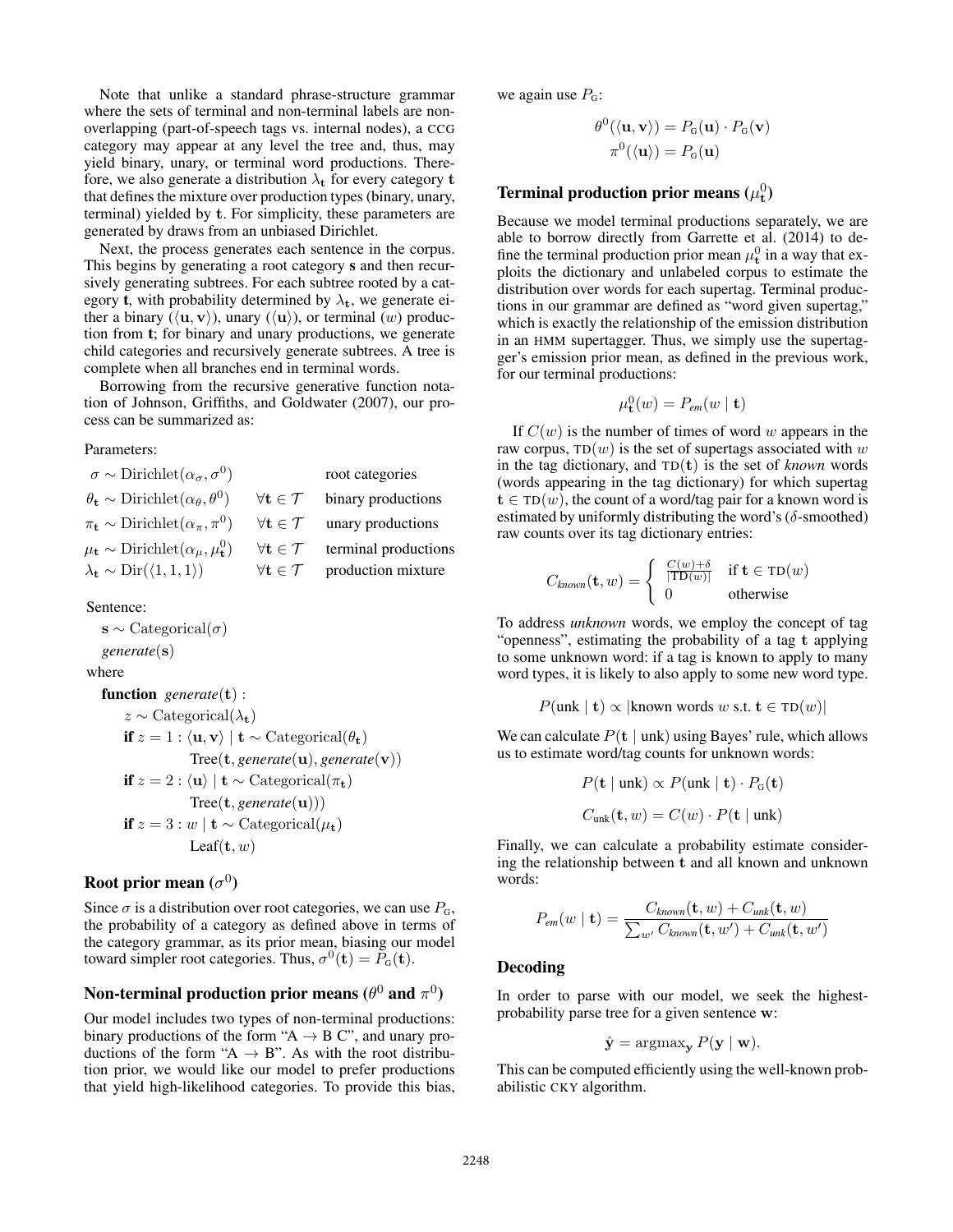# Posterior Inference

Since inference about the parameters of our model using a corpus of unlabeled training data is intractable, we resort to Gibbs sampling to find an approximate solution. Our strategy is based on that of Johnson, Griffiths, and Goldwater (2007), using a block sampling approach. We initialize our parameters by setting each distribution to its prior mean  $(\sigma = \sigma^0, \theta_t = \theta^0,$  etc.) and  $\lambda_t = \langle \frac{1}{3}, \frac{1}{3}, \frac{1}{3} \rangle$ . We then alternate between sampling trees given the current model parameters and observed word sequences, and sampling model parameters  $(\sigma, \theta, \pi, \mu, \lambda)$  given the current set of parse trees. To efficiently sample new model parameters, we exploit Dirichlet-multinomial conjugacy. We accumulate all parse trees sampled across all sampling iterations and use them to approximate the posterior quantities.

Our inference procedure takes as input each of the distribution prior means  $(\sigma^0, \theta^0, \pi^0, \mu^0)$ , along with the raw corpus and tag dictionary. During sampling, we always restrict the possible supertag choices for a word  $w$  to the categories found in the tag dictionary entry for that  $w$ : TD $(w)$ . Since real-world learning scenarios will always lack complete knowledge of the lexicon, we, too, want to allow for unknown words. Thus, we use *incomplete* tag dictionaries in our experiments, meaning that for a word  $w$  not present in the dictionary, we assign  $TD(w)$  to be the full set of known categories, indicating maximal ambiguity. It is also possible that the "correct" supertag for a given word is not present in the tag dictionary, though in these scenarios we hope that the parse will succeed through a different route.

Our Gibbs sampler, based on the one proposed by Goodman (1998) and used by Johnson, Griffiths, and Goldwater (2007), uses a block sampling approach to sample an entire parse tree at once. The procedure is similar in principle to the Forward-Filter Backward-Sampler algorithm used by Garrette et al. (2014) for the HMM supertagger, but sampling trees instead of sequences (Carter and Kohn 1996). To sample a tree for a sentence w, the strategy is to use the Inside algorithm (Lari and Young 1990) to inductively compute, for each potential non-terminal position  $(i, j)$  (spanning words  $w_i$  through  $w_{j-1}$ ) and category t, going "up" the tree, the probability of generating  $w_i, \ldots, w_{j-1}$  via any arrangement of productions that is rooted by  $y_{ij} = t$ :

$$
p(y_{i,i+1} = \mathbf{t} \mid w_i) = \lambda_{\mathbf{t}}(3) \cdot \mu_{\mathbf{t}}(w_i)
$$
  
+ 
$$
\sum_{\mathbf{t} \to \mathbf{u}} \lambda_{\mathbf{t}}(2) \cdot \pi_{\mathbf{t}}(\langle \mathbf{u} \rangle) \cdot p(y_{ij} = \mathbf{u} \mid w_{i:j-1})
$$
  

$$
p(y_{ij} = \mathbf{t} \mid w_{i:j-1}) = \sum_{\mathbf{t} \to \mathbf{u}} \lambda_{\mathbf{t}}(2) \cdot \pi_{\mathbf{t}}(\langle \mathbf{u} \rangle) \cdot p(y_{ij} = \mathbf{u} \mid w_{i:j-1})
$$
  
+ 
$$
\sum_{\mathbf{t} \to \mathbf{u}} \sum_{\mathbf{v}} \lambda_{\mathbf{t}}(1) \cdot \theta_{\mathbf{t}}(\langle \mathbf{u}, \mathbf{v} \rangle)
$$
  

$$
\cdot p(y_{ik} = \mathbf{u} \mid w_{i:k-1})
$$
  

$$
\cdot p(y_{kj} = \mathbf{v} \mid w_{k:j-1})
$$

We then pass through the chart again, this time "downward" starting at the root and sampling productions until we reach a terminal word on all branches:

$$
y_{0n} \sim \sigma_{\mathbf{t}} \cdot p(y_{0n} = \mathbf{t} \mid w_{0:n-1})
$$
  

$$
x \mid y_{ij} \sim \langle \theta_{y_{ij}} (\langle \mathbf{u}, \mathbf{v} \rangle) \cdot p(y_{ik} = \mathbf{u} \mid w_{i:k-1})
$$

$$
\cdot p(y_{kj} = \mathbf{v} \mid w_{k:j-1}) \quad \forall y_{ik}, y_{kj},
$$

$$
\pi_{y_{ij}} (\langle \mathbf{u} \rangle) \cdot p(y'_{ij} = \mathbf{u} \mid w_{i:j-1}) \quad \forall y'_{ij},
$$

$$
\mu_{y_{ij}} (w_i) \rangle
$$

where  $x$  is either a split point  $k$  and pair of categories  $y_{ik}, y_{kj}$  resulting from a binary rewrite rule, a single category  $y'_{ij}$  resulting from a unary rule, or a word w resulting from a terminal rule.

Resampling the parameters uses the just-sampled parse trees **y** to compute  $C_{root}(\mathbf{t})$ , the count of trees in which the root category is **t**,  $C(t \rightarrow \langle \mathbf{u}, \mathbf{v} \rangle)$ , the count of binary nonterminal productions whose category is t that are producing the pair of categories  $\langle \mathbf{u}, \mathbf{v} \rangle$ , the count of unary non-terminal productions  $C(\mathbf{t} \to \langle \mathbf{u} \rangle)$ , and the count of terminal productions  $C(\mathbf{t} \to w)$ . We then sample, for each  $\mathbf{t} \in \mathcal{T}$  where  $\mathcal T$  is the full set of valid CCG categories (and V is the full vocabulary of known words):

$$
\sigma \sim \text{Dir}\left(\langle \alpha_{\sigma} \cdot \sigma^{0}(\mathbf{t}) + C_{root}(\mathbf{t}) \rangle_{\mathbf{t} \in \mathcal{T}}\right)
$$
\n
$$
\theta_{\mathbf{t}} \sim \text{Dir}\left(\langle \alpha_{\theta} \cdot \theta^{0}(\langle \mathbf{u}, \mathbf{v} \rangle) + C(\mathbf{t} \rightarrow \langle \mathbf{u}, \mathbf{v} \rangle) \rangle_{\mathbf{u}, \mathbf{v} \in \mathcal{T}}\right)
$$
\n
$$
\pi_{\mathbf{t}} \sim \text{Dir}\left(\langle \alpha_{\pi} \cdot \pi^{0}(\langle \mathbf{u} \rangle) + C(\mathbf{t} \rightarrow \langle \mathbf{u} \rangle) \rangle_{\mathbf{u} \in \mathcal{T}}\right)
$$
\n
$$
\mu_{\mathbf{t}} \sim \text{Dir}\left(\langle \alpha_{\mu} \cdot \mu_{\mathbf{t}}^{0}(w) + C(\mathbf{t} \rightarrow w) \rangle_{w \in V}\right)
$$
\n
$$
\lambda_{\mathbf{t}} \sim \text{Dir}\left(\langle 1 + \sum_{\tau} C(\mathbf{t} \rightarrow \langle \mathbf{u}, \mathbf{v} \rangle), \right)
$$
\n
$$
1 + \sum_{\tau} C(\mathbf{t} \rightarrow \langle \mathbf{u} \rangle),
$$
\n
$$
1 + \sum_{\tau} C(\mathbf{t} \rightarrow w) \qquad \rangle
$$

These distributions are derived from the conjugacy of the Dirichlet prior to the multinomial; note that the result selects parameters based on both the data (counts) and the bias encoded in the prior.

After 50 sampling iterations have completed, the parameters are estimated as the maximum likelihood estimate of the pool of trees resulting from all sampling iterations. Dramatic time savings can be obtained by generating and reusing a chart that compactly stores all possible parses for all possible sentences. This allows avoiding calculation for subtrees and productions that never participate in a complete parse.

As a further optimization, we enforce the use of punctuation as phrasal-boundary indicators, a technique used previously by Ponvert, Baldridge, and Erk (2011) and Spitkovsky, Alshawi, and Jurafsky (2011). This means that when we attempt to parse a sentence (or sample a parse tree for a sentence), we do not allow constituents that cross punctuation without covering the whole inter-punctuation phrase. For example, the sentence "On Sunday, he walked.", the constituent "Sunday , he" would be disallowed. Since punctuation does regularly mark a phrasal boundary, this choice has negligible effect on accuracy while reducing runtime and memory use. In cases where a punctuation-as-boundary requirement (along with the tag dictionary) renders a sentence unparseable according to the CCG rules, we lift the punctuation requirement for that sentence.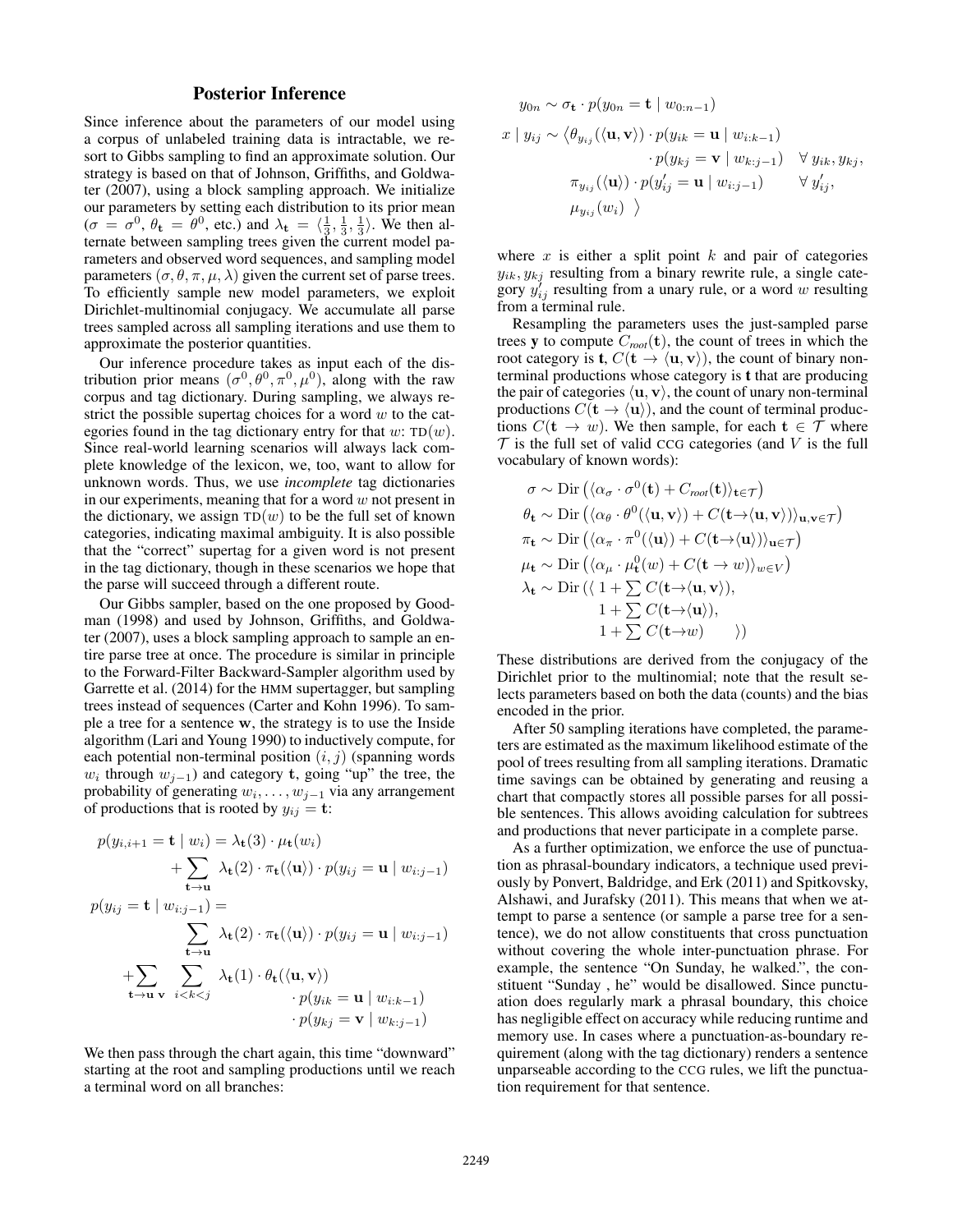|                               | English | Chinese | Italian |       | English |       |             | Chinese |                                     |       | Italian |       |
|-------------------------------|---------|---------|---------|-------|---------|-------|-------------|---------|-------------------------------------|-------|---------|-------|
| 1. uniform                    | 53.38   | 35.94   | 58.16   | 0.001 | 0.01    | 0.1   | 0.001       | 0.01    | 0.1                                 | 0.001 | 0.01    | 0.1   |
| 2. P <sub>6</sub>             | 54.75   | 40.08   | 59.21   | 56.62 | 61.30   | 56.46 | 34.88       |         | $41.24$ $47.42$ $60.29$             |       | 59.91   | 54.72 |
| 3. $P_{\rm G}$ , $P_{\rm em}$ | 55.69   | 42.00   | 60.04   | 57.79 | 61.93   |       |             |         | $56.69$   41.59 42.86 47.74   58.58 |       | 60.76   | 53.31 |
|                               |         |         |         | 60.12 | 62.11   | 57.20 | 43.42 43.84 |         | 49.40                               | 59.60 | 60.02   | 53.39 |

(a) Main results.

(b) Increasing degrees of artificial tag dictionary pruning (see text). The pruning cutoff is given at the top of each column.

Table 1: Experimental results: test-set dependency accuracies. (1) uses uniform priors on all distributions. (2) uses the category prior  $P_G$ . (3) uses the tag dictionary and raw corpus to automatically estimate category prior and word production information. Table (a) gives the results obtained when no artificial tag dictionary pruning was performed; table (b) shows performance as the artificial pruning is increased.

### Experiments

We evaluated our approach on the three available CCG corpora: English CCGBank (Hockenmaier and Steedman 2007), Chinese Treebank CCG (Tse and Curran 2010), and the Italian CCG-TUT corpus (Bos, Bosco, and Mazzei 2009). Each corpus was split into four non-overlapping datasets: a portion for constructing the tag dictionary, sentences for the unlabeled training data, development trees (used for tuning  $\alpha$ ,  $p_{term}$ ,  $p_{mod}$ , and  $p_{fwd}$  hyperparameters), and test trees. We used the same splits as Garrette et al. (2014). Since these treebanks use special representations for conjunctions, we chose to rewrite the trees to use conjunction categories of the form  $(X\X)/X$  so that additional special rules would not need to be introduced.

We ran our sampler for 50 iterations.<sup>1</sup> For the category grammar, we used  $p_{term}=0.7$ ,  $p_{mod}=0.1$ ,  $p_{fwd}=0.5$ . For the priors, we use  $\alpha_{\sigma} = 1$ ,  $\alpha_{\theta} = 100$ ,  $\alpha_{\pi} = 10,000$ ,  $\alpha_{\mu} = 10,000$ .<sup>2</sup> We trained on 1,000 sentences for English and 750 for Chinese, but only 150 for Italian since it is a much smaller corpus.

To limit the amount of spurious ambiguity, we limit combinatory rules to forward and backward application, punctuation, and merge:

| $X/Y$ $Y \rightarrow X$ | forward application  |
|-------------------------|----------------------|
| $Y \ X \ Y \to X$       | backward application |
| $X \rightarrow X$       | right punctuation    |
| $\cdot X \rightarrow X$ | left punctuation     |
| $X\ X\to X$             | merge                |

We also allow the 13 unary rules proposed by Lewis and Steedman (2014). CCG composition rules are rarely necessary to parse a sentence, but do increase the overall number of parses, many of which represent the same underlying grammatical structures. This choice drastically reduces the time and space requirements for learning, without sacrifices in accuracy. Allowing the *backward crossed composition* rule—the third most-frequent rule in CCGBank—not only dramatically increases the time and memory requirements, but also tends to lower the accuracy of the resulting parser by 1% or more, likely because it increases ambiguity.

CCG parsers are typically evaluated on the *dependencies* they produce instead of their CCG derivations directly. There can be many different CCG parse trees that all represent the same dependency relationships (spurious ambiguity), and CCG-to-dependency conversion can collapse those differences. To convert a CCG tree into a dependency tree, we traverse the parse tree, dictating at every branching node which words will be the dependents of which. For binary branching nodes of *forward* rules, the right side—the argument side is the dependent, unless the left side is a modifier  $(X/X)$  of the right, in which case the left is the dependent. The opposite is true for *backward* rules. For *punctuation* rules, the punctuation is always the dependent. For *merge* rules, the right side is always made the parent. The results presented in this paper are dependency accuracy scores: the proportion of words that were assigned the correct parent (or "root" for the root of a tree).

During training, we only use sentences for which we are able to find at least one parse since we cannot sample a parse tree for a sentence that has no available parses. However, for testing, we must make extra efforts to find valid parses. To that end, if we encounter a test sentence that cannot be parsed given the tag dictionary and CCG rules (either with or without enforcement of a punctuation-as-boundary requirement), then we fall back to a plan in which additional supertag options are added for each token. For a word  $w_i$ , we add the set of tags  $X\setminus X$  for all  $X \in TD(w_{i-1})$ , and  $Y/Y$ for all  $Y \in TD(w_{i+1})$ . Since  $X \backslash X$  and  $Y/Y$  represent *modifier* categories, the result of these categories is to provide the parser the option of simply making  $w_i$  a modifier of one of its immediate neighbors, resulting in  $w_i$  simply being assigned as a dependent of that neighboring word. This effectively allows the parser to ignore inconvenient tokens as it searches for the optimal tree. This is similar to the "deletion" strategy employed by Zettlemoyer and Collins (2007) in which words can be skipped.

### Baseline

As a baseline, we trained our model with uniform prior mean distributions  $(\sigma^0, \theta^0, \pi^0, \mu_t^0)$ . The uniform priors do not make any distinction among the relative likelihoods of different CCG categories or words, and thus do not take ad-

<sup>&</sup>lt;sup>1</sup>We experimented with higher numbers of iterations but found that accuracy was not improved past 50 iterations.

 $2$ In order to ensure that these concentration parameters, while high, were not dominating the posterior distributions, we ran experiments in which they were set much higher (including using the prior alone), and found that accuracies plummeted in those cases, demonstrating that there is a good balance with the prior.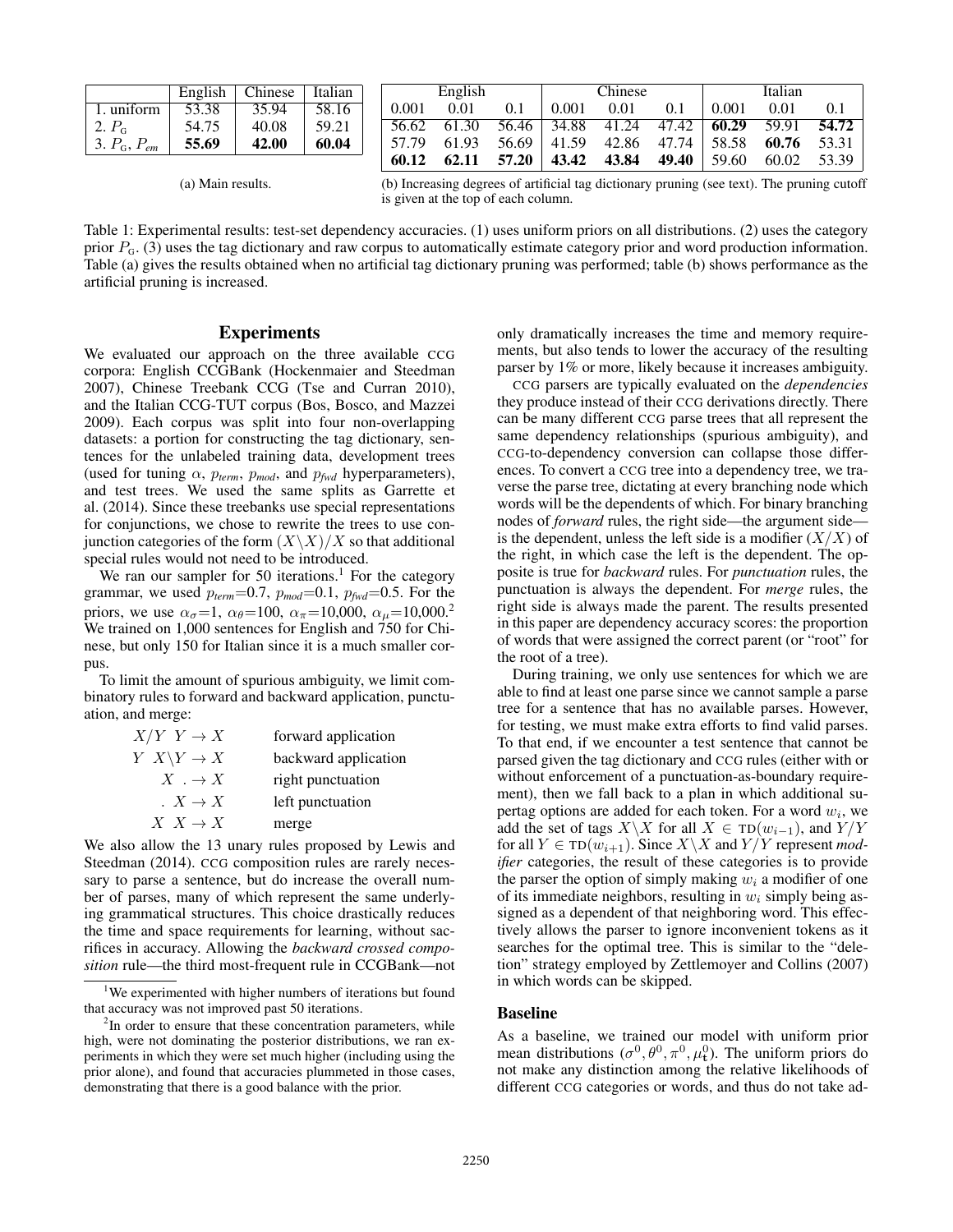vantage of either the universal properties of the CCG formalism  $(P_G)$ , or the initialization information that can be automatically estimated from the type-supervised data (P*em*).

### Results

The results of our experiments are given in Table 1a. We find that the use of a well-designed category prior  $(P<sub>G</sub>)$  achieves performance gains over the baseline across all three languages. Our results also show that still further gains can be achieved by using the available weak supervision—the tag dictionary and unlabeled text—to estimate corpus counts that can be used to influence the priors on terminal productions (P*em*).

The largest gains are in the Chinese data, though the accuracies are lower on Chinese overall, indicating the difficulty of the Chinese parsing task.

### Error analysis

Supertag accuracy degrades roughly 2% for each language from the uniform prior to the full prior. Inspection of the errors shows us that this is due in part to the category prior encouraging simpler categories, e.g., categories like  $((s\n\rangle np)/(s\n\rangle np)$ )/np being learned as pp/np. It is counterintuitive that supertagging accuracy decreases while parsing performance improves, but note that it may be easier for the parser to recover correct dependencies, using the *merge* rule, when an incorrect supertag is simpler.

The most frequent errors under uniform priors involve very complex categories, like  $((s_{\text{del}}\n\rangle \text{np})/(s_{\text{del}}\n\rangle \text{np}))/np$  in Chinese. When the category prior is introduced, these complex categories vanish from the errors; the most complex common category error with the category prior in Chinese is  $(s_{\text{del}}/np)/np$ . After bringing the data-based prior in, we again see more complex categories, plus others that have high arity, like modifiers of modifiers  $(np/np)/(np/np)$ . This suggests that good performance relies on priors that blend theoretical constraints with empirical guidance.

We also trained the parser on gold-standard trees for an upper-bound on performance for the given training sentences, obtaining 66%, 48%, and 65% for English, Chinese, and Italian, respectively.

### Supertag dictionary pruning

Tag dictionaries used in experimental setups are typically extracted from labeled corpora by finding all word/tag pairs in some set of annotated sentences. As dictionaries, however, the distinctions between high- and low-frequency tags are lost, and all tags in the dictionary entry appear equally valid for a given word. Unfortunately, the inclusion of lowprobability tags in this way tends to cause problems during training by over-representing the likelihoods of tags that are only rarely applicable, or even tags that are the result of annotation errors and should not have been included in the dictionary at all.

Traditionally, researchers have avoided this problem by using tag frequency information to automatically *prune* the tag dictionary of its low-frequency tags (Merialdo 1994; Kupiec 1992), leading Banko and Moore (2004), among others, to argue that early successes in type-supervised learning

were due, in large part, to the use of that frequency information that is not available from unlabeled data alone, undercutting the promises of weakly-supervised learning.

Since it is the goal of this research is to develop techniques that can be applied without artificial data cleaning, we desire models that are robust to noise in the training data. To see how this noise affects our model, we executed a series of experiments in which varing degrees of noise were artificially removed. For different cutoff levels (0.001, 0.01, 0.1), we computed the tag dictionary entry for word  $w$ , as the supertags t where:

$$
TD(w) = \left\{ \mathbf{t} \; \mid \; \frac{\text{freq}(w, \mathbf{t})}{\sum_{\mathbf{t'} \in \mathcal{T}} \text{freq}(w, \mathbf{t'})} \geq \text{cutoff} \right\}.
$$

Results under pruned conditions are given in Table 1b. Table 1a can be interpreted as results when  $\alpha utoff = 0$ .

From the results, we can see that in most scenarios, grammar-informed priors still provide benefits to the model. More notable, however, is that these priors provide *more* value in cases where there is less artificial pruning. This tells us that our constructed priors are most helpful in the noisier, more difficult, and *more realistic* learning scenarios.

When only uniform priors are used, the model is not able to differentiate *a priori* between probable and improbable categories. This results in poor performance when artificial assistance is not given. However, our category prior, with its knowledge of the intrinsic properties of the CCG formalism, is able to overcome this problem, allowing the model to differentiate between likely and unlikely categories and biasing the model toward better categories even though category frequency information is not available. Importantly, it also does this without eliminating tags that (though infrequent) are useful for parsing.

These results support our hypothesis that when supervised data is scarce, it becomes more important to take advantage of linguistic knowledge.

# Conclusion and Future Work

We have presented a Bayesian approach to CCG parser learning that can be trained given only a lexicon and raw text. It flexibly incorporates linguistically-informed prior distributions and naturally accommodates the deviations from pure CCG grammars that have been employed in annotations for existing CCG corpora, especially CCGBank. The model enhances a standard PCFG by factoring in prior distributions over categories into both non-terminal and terminal productions; those priors can be derived from a universal prior distribution, from a distribution built by combining a tag dictionary with raw text, or both. Our results show that using both sources for defining these priors leads to better performing CCG parsers in low-resource scenarios.

The idea of incorporating linguistic knowledge into a model via priors is very appealing when supervised data is scarce. We have shown how knowledge about the structure of CCG categories can be used, but a more sophisticated model may be able to additionally make use of knowledge about the relative likelihoods of various CCG rules. For example, we know that *application* rules are always preferred,